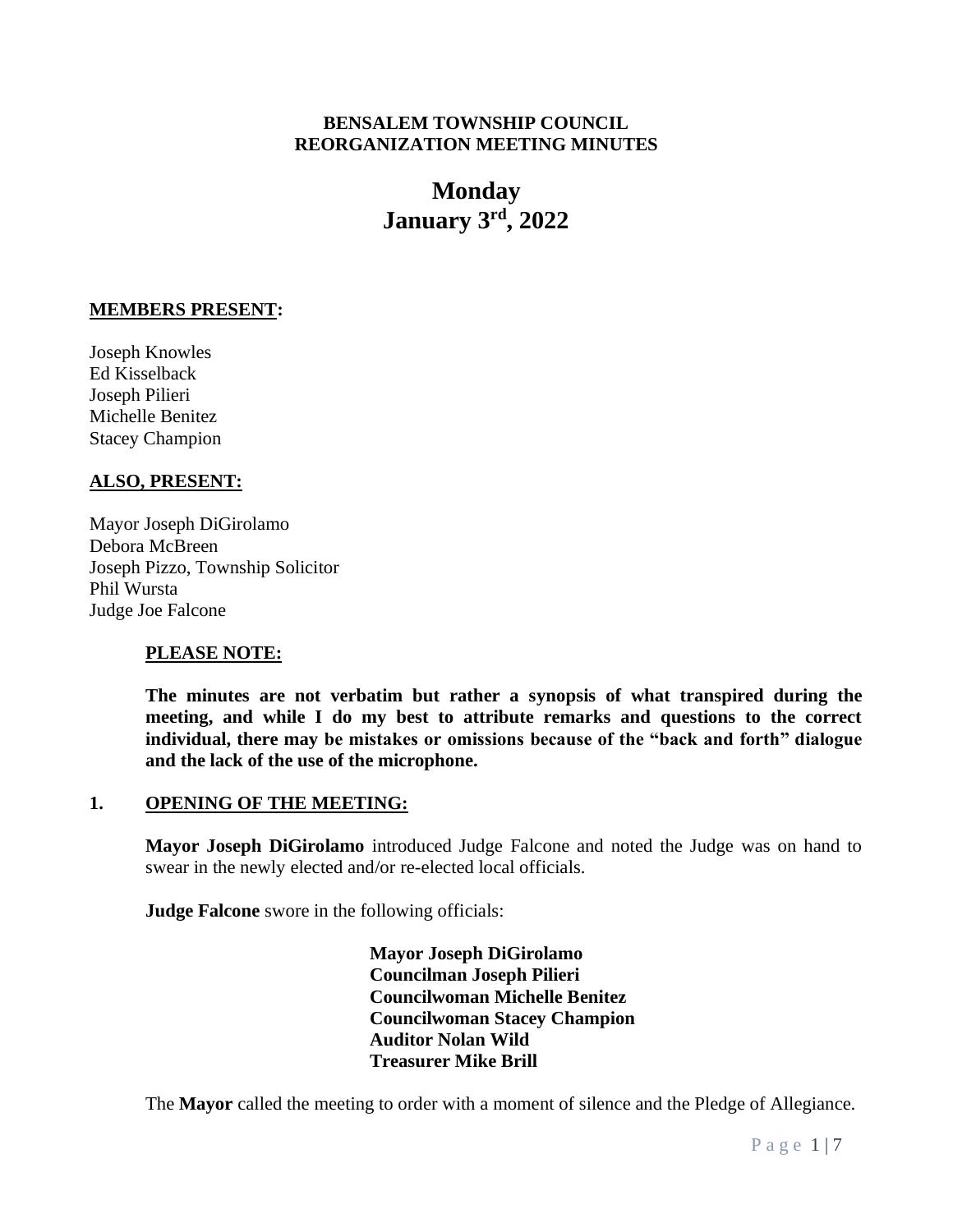# **2. PUBLIC COMMENT:**

The **Mayor** invited Public Comment on Agenda items, but no one came forward and the first of two public portions was closed.

## **3. ELECTION OF COUNCIL PRESIDENT:**

The **Mayor** called for nominations for **Council President**, **Councilman Kisselback** nominated *Joe Knowles,* **Councilman Pilieri** seconded. The Mayor asked if there were any other nominations**,** hearing none**,** the vote carried 5-0.

## **4. ELECTION OF COUNCIL VICE PRESIDENT:**

**Council President Knowles** called for nominations for **Council Vice President**, **Councilman Pilieri** nominated *Councilman Kisselback*, **Councilwoman Benitez** seconded. **Council President Knowles** asked if there were any other nominations, hearing none, the vote carried 5-0.

## **5. ELECTION OF TOWNSHIP SECRETARY:**

**Council President Knowles** called for nominations for **Township Secretary. Council Vice President Kisselback** nominated *Joe Pilieri*, **Councilwoman Benitez** seconded. **Council President Knowles** asked if there were any other nominations, hearing none, the vote carried 5-0.

## **6 ELECTION OF THE ASSISTANT TOWNSHIP SECRETARY:**

**Council President Knowles** recommended *Debbie McBreen* for the **Assistant Township Secretary**, **Council Vice President Kisselback** motioned to approve, **Council Secretary Pilieri** seconded and the vote carried 5-0.

## **7. APPOINTMENT OF MUNICIPAL CLERK:**

**Council President Knowles recommended** *Debbie McBreen* for **Municipal Clerk** pursuant to Section 2-26 of the Code. **Councilwoman Benitez** motioned to approve, **Council Secretary Pilieri** seconded and the vote carried 5-0.

## **8. APPOINTMENT OF TOWNSHIP ENGINEERING FIRM:**

The **Mayor** recommended *Traffic, Planning and Design* as the firm **and** *Phil Wursta, Regional V.P.* as the Township Engineer*.* **Council Vice President Kisselback** motioned to approve as presented, **Council Secretary Pilieri** seconded and the vote carried 5-0.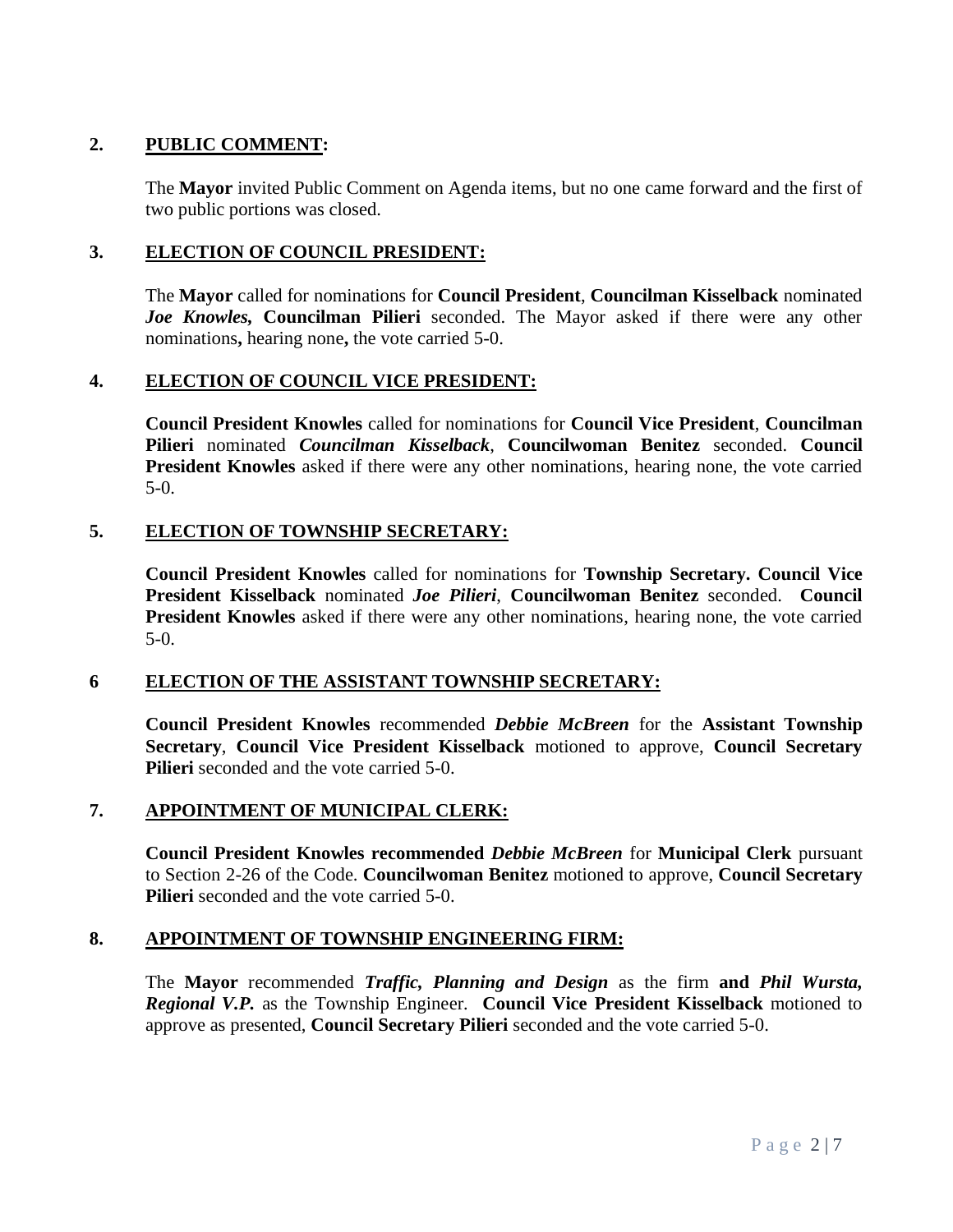### **9. APPOINTMENT OF DEPARTMENT DIRECTORS:**

The **Mayor** recommended *William McVey,* as the Director of Public Safety, **Council Secretary Pilieri** motioned to approve, Councilwoman Benitez seconded and the vote carried 5-0. **Judge Falcone** swore in Mr. McVey.

The **Mayor** recommended *Tim Shultz* as the Director of Public Works, **Council Secretary Pilieri** motioned to approve, **Councilwoman Champion** seconded and the vote carried 5-0. **Judge Falcone** swore in Mr. Shultz.

Per the **Mayor**, all current Directors are to continue in their current positions.

## **10. DESIGNATION OF BENSALEM TOWNSHIP'S NEWS MEDIA FOR LEGAL ADVERTISING DURING 2022:**

The **Mayor** recommended the *Bucks County Courier Times***. Councilwoman Benitez** motioned to approve and **Councilwoman Champion** seconded, the vote carried 5-0.

#### **11. DESIGNATION OF MONTHLY MEETING DATES DURING 2022:**

**Council President Knowles** discussed the meeting dates. **Solicitor Pizzo** indicated the September meeting date of the  $26<sup>th</sup>$  was a Jewish Holiday. The date of the second meeting in September was moved to the 27<sup>th</sup>. Council Vice President Kisselback motioned to approve the meeting dates for 2022, **Councilwoman Champion** seconded and the vote carried 5-0.

**Council President Knowles** asked **Council Secretary Pilieri** if there were any changes to the agenda. **Council Secretary Pilieri** motioned for agenda item 24, the Veteran Advisory Board, to be moved to agenda item 11A. **Council Vice President Kisselback** seconded and the vote carried 5-0.,

#### **11A. VETERANS AFFAIRS ADVISORY BOARD:**

The **Mayor** recommended *Raymond Bates, Richard Clift, Patrick Jones, Jim Pinto, Bruce Siemers, Joe Slemmer and Joe Trucks* to serve a 1-year term. **Councilwoman Benitez** motioned to approve, Council Vice President Kisselback seconded and the vote carried 5-0. **Judge Falcone** swore in 7 members.

#### **12. CODE OF APPEALS BOARD:**

**The Mayor** recommended *Bruce Jones* for a 3-year term. **Council Vice President Kisselback** motioned to approve and **Council Secretary Pilieri** seconded, the vote carried 5-0. **Judge Falcone** swore in 1 member.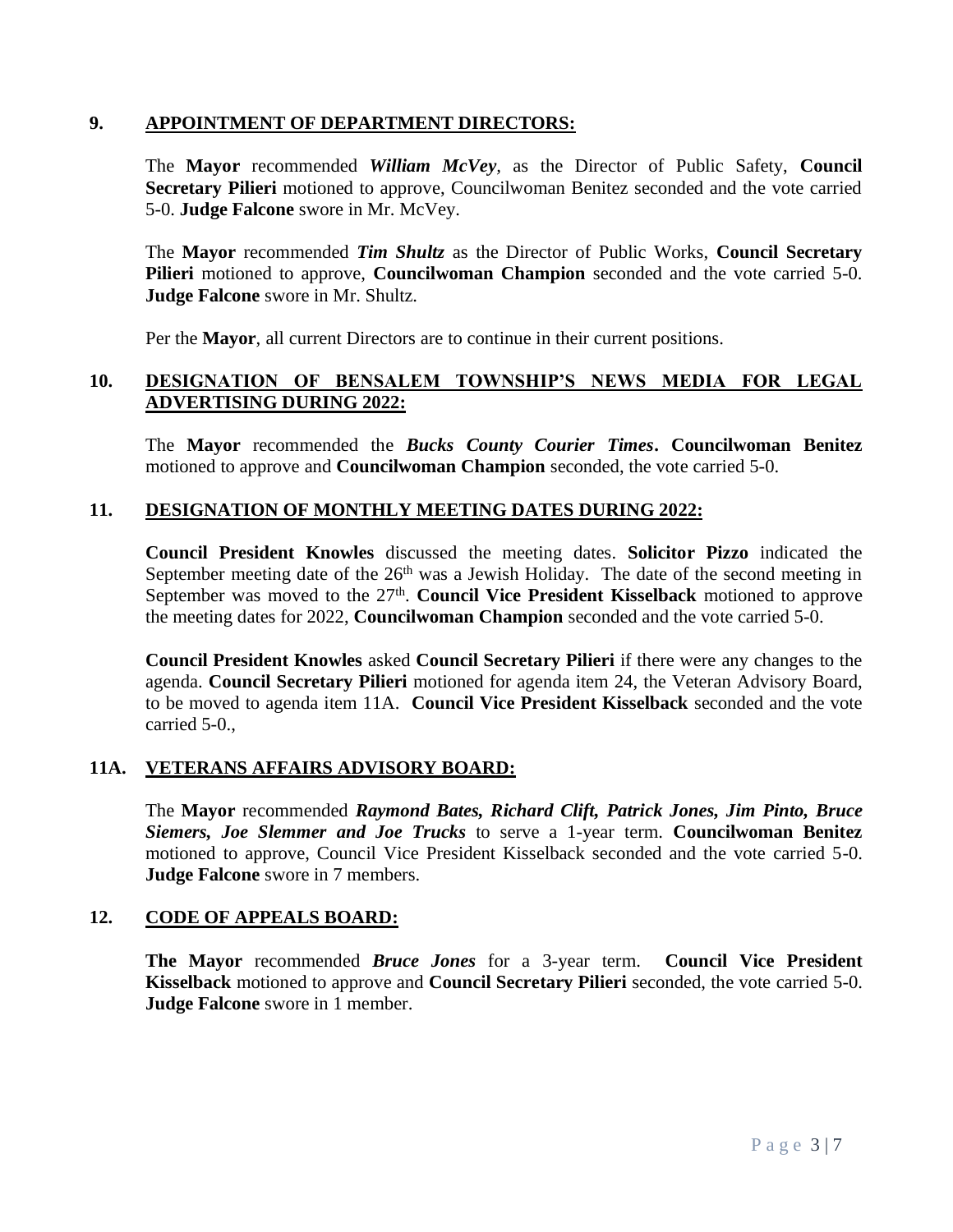### **13. COMMUNITY DEVELOPMENT ADVISORY BOARD:**

The **Mayor** recommended *Steve Aldrich, Ernesto Veneziale* and *Marc Winokur* for a 1-year term. **Council Secretary Pilieri** motioned to approve and **Council Vice President Kisselback** seconded, the vote carried 5-0.No members were in attendance.

**Solicitor Pizzo** indicated some of the board members notified Debbie McBreen, from the Mayor's office, due to either the weather or COVID, some members were going to take a pass on coming out and being sworn in. They will be sworn in privately at a later time.

## **14. DISABLED ADVISORY BOARD:**

The Mayor recommended *Loreen Cimino, Matt Neiman, Joelle Pilieri, Phyllis Pisch, Nick Quattrone and James Wright* for a 1-year term. **Councilwoman Benitez** motioned to approve and **Councilwoman Champion** seconded, the vote carried 5-0. No members were in attendance.

#### **15. DRUG AND ALCOHOL ADVISORY BOARD:**

The Mayor recommended *Rosemarie Angle, Francis Curran, Lisa Diasio, Rita D'Angelo Nicholas Diasio, Julianna Johnson, Emmanuel Jones, Wayne Lewis, Jean Pawlowski, Frank Schilling and George Seymour* for a 1-year term*.* **Council Vice President Kisselback** motioned to approve, **Council Secretary Pilieri** seconded, and the vote carried 5-0. **Judge Falcone** swore in 4 members.

## **16. ECONOMIC DEVELOPMENT CORPORATION:**

The **Mayor** recommended *Brian Cummings, Bob Braubitz, Sam Madulla, John Kerner and Jack Meyers* for a 3-year term. **Council Vice President Kisselback** motioned to approve and **Council Secretary Pilieri** seconded, the vote carried 5-0. No members were in attendance.

#### **17. EMERGENCY MANAGEMENT SERVICES ADVISORY BOARD:**

The **Mayor** recommended *Don Anderson, Ron Harris, Bill McVey, Lance Morell, Joseph Pilieri, Robert Race, Robert Sponheimer, John Chaykowski, Ken Farrall, Kurt Stolzenberger and Tom Topley* for a 1-year term*.* **Council Secretary Pilieri** motioned to approve, **Councilwoman Champion** seconded and the vote carried 5-0.

#### **18. ENVIRONMENTAL ADVISORY BOARD:**

The **Mayor** recommended *Alan Windsor, Heidrun Malone, Mike Cimino, Nina Fedorrov and Zael Fedorrov* for a 3-year term*.* **Councilwoman Benitez** motioned to approve, **Councilwoman Champion** seconded and the vote carried 5-0. **Judge Falcone** swore in 1 member.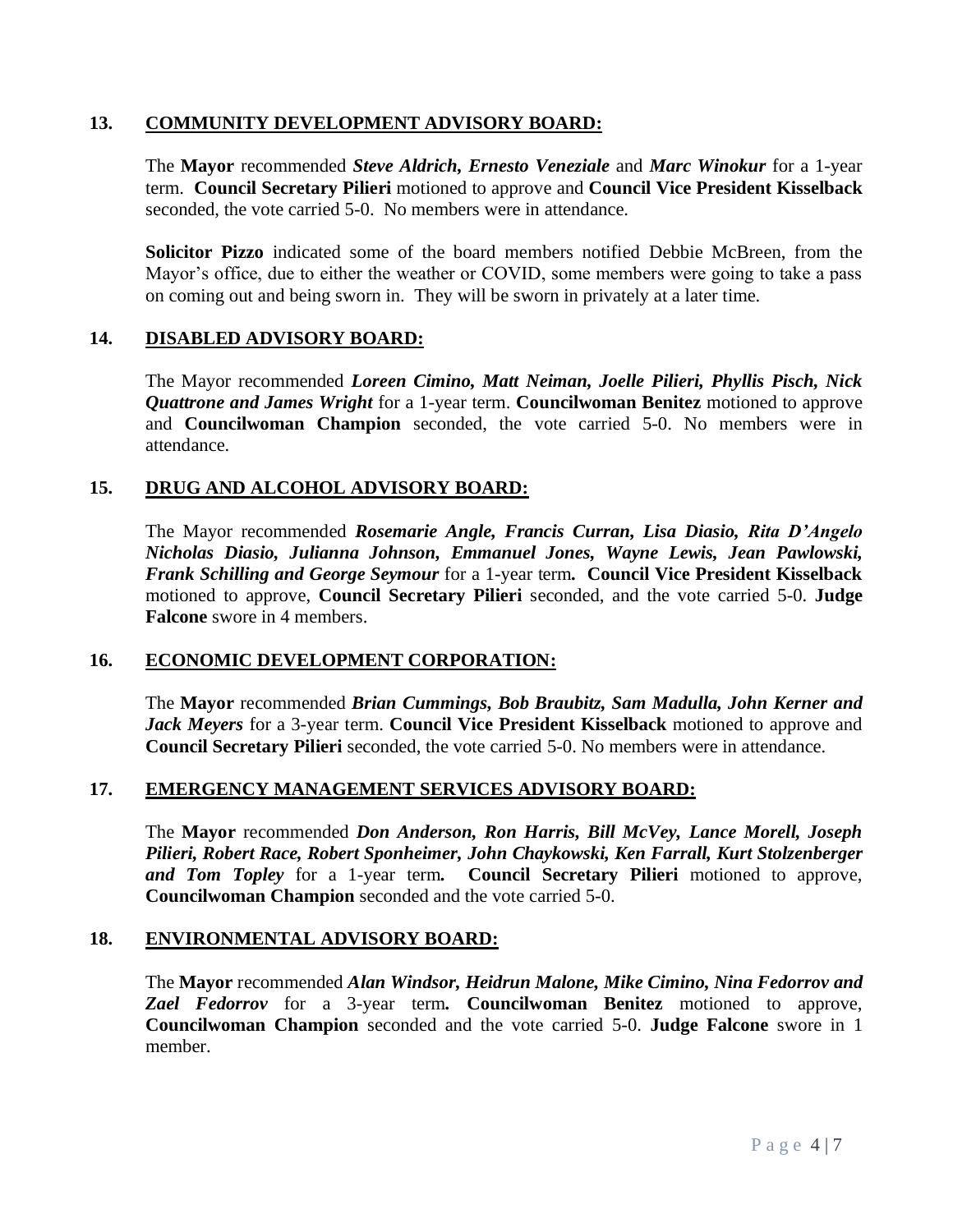# **19. GAMING ADVISORY BOARD:**

The **Mayor** recommended *Walter Arch, Sandra Rogers, Mary Ann Griffin, Nandish Patel, Sunny Patel, Donna Patti, and Mike Gallagher* for a 1-year term*.* **Council Secretary Pilieri**  motioned to approve, **Councilwoman Benitez** seconded and the vote carried 5-0. **Judge Falcone** swore in 3 members.

## **20. IMPACT FEE ADVISORY BOARD:**

The Mayor recommended *Wayne Lewis, Mary Ellen Cook, Deepak Dhawan, Tom Nevrotski, Frank Paine and Ramesh Patel* for a 1-year term. **Councilwoman Benitez** motioned to approve, **Council Vice President Kisselback** seconded and the vote carried 5-0. **Judge Falcone** swore in 1 member.

## **21. PLANNING COMMISSION:**

The **Mayor** recommended *Mike Gabriele and Pete Krieger* for a 4-year term*.* **Councilwoman Champion** motioned to approve, **Council Secretary Pilieri** seconded and the vote carried 5-0. **Judge Falcone** swore in 1 member.

## **22. SENIOR CITIZENS ADVISORY BOARD:**

The **Mayor** recommended *Buzz Ebner, Robert Gale, Alice Gresko and Barbara Carter* for a 1-year term*.* **Council Vice President Kisselback** motioned to approve, **Councilwoman Benitez** seconded and the vote carried 5-0. No members were in attendance.

## **23. VACANT PROPERTY ADVISORY BOARD:**

The **Mayor** recommended *William Cmorey, Jeffrey Darwak and Al Gougler* for a 1-year term. **Council Secretary Pilieri** motioned to approve, **Councilwoman Benitez** seconded and the vote carried 5-0. **Judge Falcone** swore in 1 member.

## **24. VETERANS AFFAIRS ADVISORY BOARD:**

**Moved to agenda item 11A.**

## **25. ZONING HEARING BOARD:**

The **Mayor** recommended *Joann Redding for a 5-year term and Joanne Fields to finish out Mr. Brill's term which is 3-years*. **Council Secretary Pilieri** motioned to approve, **Council Vice President Kisselback** seconded and the vote carried 5-0. **Judge Falcone** swore in 2 members.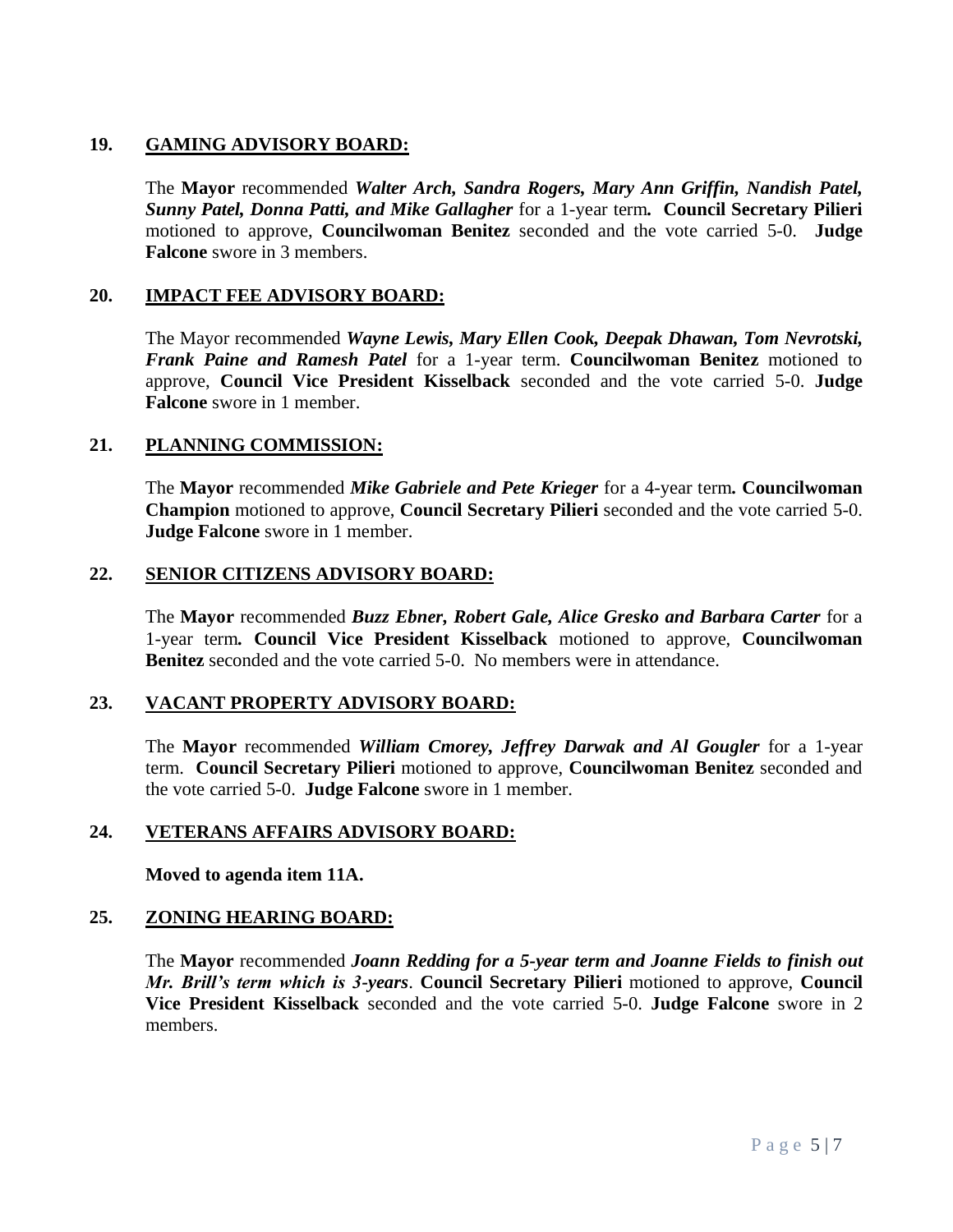# **26. SUPPORT PERSONNEL:**

**Solicitor Pizzo:** In regards to the other Directors who have been previously appointed by the Mayor, they are continuing on in their positions and need not be in attendance for this evening's reorganization. Wished everyone a Happy New Year and congratulated the newly seated council members and all of the boards and commissions.

**Councilwoman Benitez:** Thanked everyone for being here this evening and their continued support. Thanked all the volunteers on the boards for their continued support and appreciated their time and effort. Wished everyone a Happy New Year.

**Councilwoman Champion:** Thanked everyone for coming out this evening and is looking forward to working with everyone on council. Thanked the volunteers on the boards and wished everyone a Happy New Year.

**Council Secretary Pilieri:** Congratulated and welcomed Councilwoman Champion and Councilwoman Benitez. Thanked all of the board members for stepping up and volunteering. Congratulated the Mayor on another 4-year term. Wished everyone a Happy New Year.

**Council Vice President Kisselback:** Congratulated the Mayor on another 4-year term. Congratulated Councilwoman Champion and Councilwoman Benitez. Thanked all the volunteers on the Mayor's boards for stepping up.

**Councilwoman Benitez:** Congratulated Director McVey on his position as the new Public Safety Director. Thanked Fred Harran for his years of service. Thanked Director Shultz on his new position and commented on his department and the challenges they faced this past year.

**Mayor DiGirolamo:** The Mayor indicated his thoughts and prayers were with Mike Gallagher and his family. Thanked Fred Harran for the 15 years of service to Bensalem. Has all the confidence in Director McVey to continue to do all the things for the police department and to make it better. Thanked Director Shultz on his newly appointed position as Director of Public Works and congratulated him on the past year. Thanked all of the volunteers and Judge Falcone for being here this evening. Thanked his wife Mary for allowing him to do what his does best for Bensalem. Wished everyone a Happy New Year.

**Council President Knowles:** His prayers go out to Mike Gallagher and the Gallagher family and the DiGirolamo family. Congratulated Councilwoman Champion and Councilwoman Benitez on their newly elected positions. Congratulated Council Secretary Pilieri on another 4 year term. Congratulated the Mayor who developed this team and who has inspired all of the volunteers in the community. Thanked Director McVey and appreciated Fred Harran's service and wished Mr. Harran success in his newly appointed position as Sheriff of Bucks County. Congratulated Director Shultz on his newly appointed position as Director of Public Works. Congratulated Mike Brill on his newly elected position as Tax Collector and congratulated Nolan Wild on his position as Auditor.